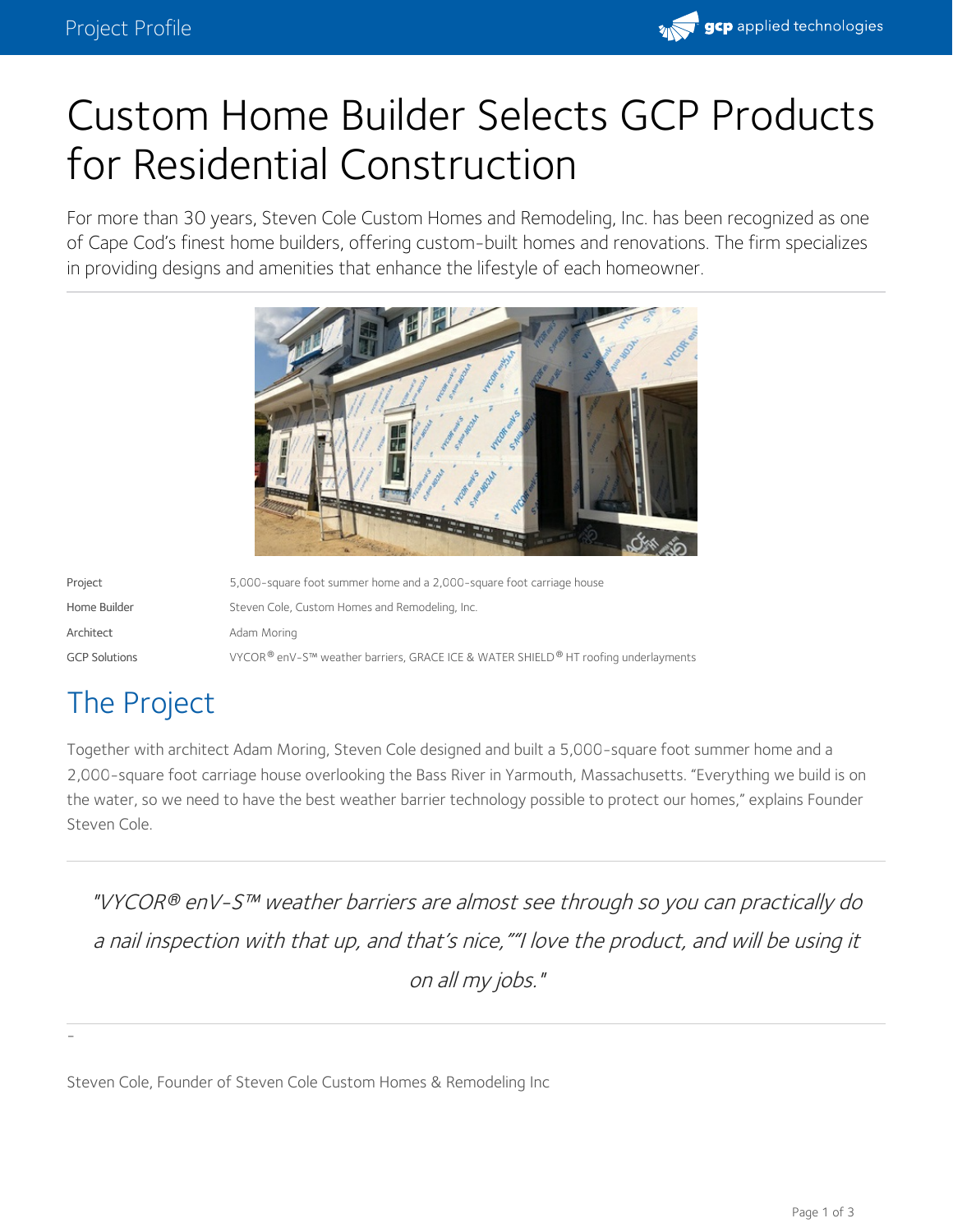

## The Challenge

Cole's team previously used a house wrap product that they found difficult to work with, and they were looking for a better solution. "The product we worked with previously has issues when the wind blew it, and we needed something better," says Cole. "We work with Botello's [Lumberyard,](https://gcpat.com/en/solutions/products/vycor-weather-barrier-flashing-tapes/vycor-env-s-weather-resistive-barrier) and they stock GCP products, including VYCOR $^\circledR$ enV-S™  $\,$ weather resistive barriers. "They cut me a piece to check out, and Adam and I examined it and liked the way it performed. We can keep the house dry while we're working with the subs on the inside."

"The product offers <sup>a</sup> big safety net for our clients too,""They have <sup>a</sup> sense of security knowing the house is tight and that it was built in <sup>a</sup> way that helps reduce energy costs."

Steven Cole, Founder of Steven Cole Custom Homes & Remodeling Inc

### The Solution

-

Cole's team installed VYCOR®enV-S™ [weather](https://gcpat.com/en/solutions/products/vycor-weather-barrier-flashing-tapes/vycor-env-s-weather-resistive-barrier) barriers to protect the Bass River home, and then placed a yellow mesh material on top to provide drainage. "VYCOR®enV-S™ weather barriers are almost see through so you can practically do a nail inspection with that up, and that's nice," says Cole. "I love the product, and will be using it on all my jobs." "The product offers a big safety net for our clients too," said Cole. "They have a sense of security knowing the house is tight and that it was built in a way that helps reduce energy costs."

For the roof, the building crew installed GRACE ICE & WATER SHIELD®HT roofing underlayments, which are designed to withstand high-temperature applications. "I've used GRACE ICE & WATER SHIELD ®HT roofing underlayments for years, especially on wood roofs where there are open valleys or where there's a shallow pitch. This helps keep the building tight as we're doing the inside mechanical work and keeps water from getting under the shingles, freezing and causing problems."

The product's strong adhesive is what made it stand out for this discerning builder. "The underlayments go down nice and easy and stick instantly," said Cole. "We don't have to worry about them blowing off the roof, so we don't have to go back and staple them to the roof like you do with many other products, particularly on cold days. With this product, it's easy to install. Just peel and stick and you're done. Once it's in place, you can't peel it off, so all our crew likes it better."